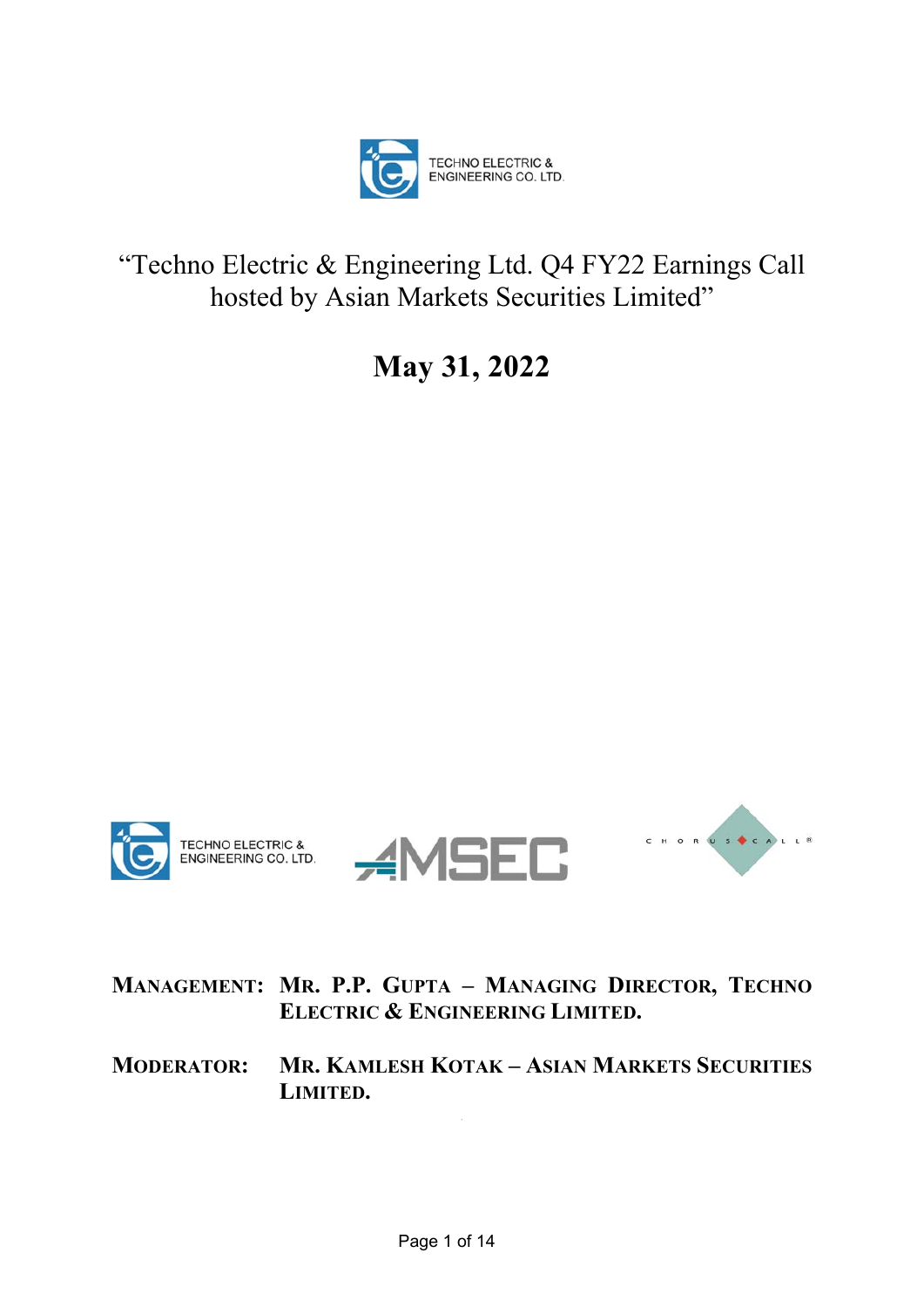

| Moderator:            | Ladies and gentlemen, good day and welcome to the Q4 FY'22 Earnings Conference Call of<br>Techno Electric & Engineering Limited hosted by Asian Markets Securities Limited. This<br>conference call may contain forward-looking statements about the company, which are based on<br>the beliefs, opinions and expectations of the company as on date of this call. These statements<br>are not the guarantees of future performance and involves risks and uncertainties that are difficult<br>to predict. Actual results may differ from such expectations, projections, etc., whether expressed<br>or implied. Participants are requested to exercise caution, while referring to such statement and<br>remarks. As a reminder, all participant lines will be in listen-only mode and there will be an<br>opportunity for you to ask questions after the presentation concludes. Should you need assistance<br>during the conference call, please signal and operator by pressing '*' then '0' on your touchtone<br>phone. Please note that this conference is being recorded. I now hand the conference over to Mr.<br>Kamlesh Kotak from Asian Markets Securities. Thank you and over to you, sir. |
|-----------------------|--------------------------------------------------------------------------------------------------------------------------------------------------------------------------------------------------------------------------------------------------------------------------------------------------------------------------------------------------------------------------------------------------------------------------------------------------------------------------------------------------------------------------------------------------------------------------------------------------------------------------------------------------------------------------------------------------------------------------------------------------------------------------------------------------------------------------------------------------------------------------------------------------------------------------------------------------------------------------------------------------------------------------------------------------------------------------------------------------------------------------------------------------------------------------------------------------------|
| <b>Kamlesh Kotak:</b> | Thanks, Steven. Good afternoon, everyone. On behalf of Asian Markets, we welcome you all to<br>the 4Q & FY'22 Earnings Conference Call of Techno Electrical & Engineering Company<br>Limited.                                                                                                                                                                                                                                                                                                                                                                                                                                                                                                                                                                                                                                                                                                                                                                                                                                                                                                                                                                                                          |
|                       | We have with us today, Mr. P.P. Gupta ji -- Managing Director and the Senior Management<br>Team representing the company.                                                                                                                                                                                                                                                                                                                                                                                                                                                                                                                                                                                                                                                                                                                                                                                                                                                                                                                                                                                                                                                                              |
|                       | I request shri Gupta ji to take us through an overview of the quarterly and yearly results for the<br>financial year FY'21-22, and then we shall begin the Q&A session. Over to you, Gupta ji. Thank<br>you.                                                                                                                                                                                                                                                                                                                                                                                                                                                                                                                                                                                                                                                                                                                                                                                                                                                                                                                                                                                           |
| P.P. Gupta:           | Yes. A very good afternoon to each one of you to discuss our financial results for the last Q4<br>ending 31st March and our financial results for the year-ending March '22.                                                                                                                                                                                                                                                                                                                                                                                                                                                                                                                                                                                                                                                                                                                                                                                                                                                                                                                                                                                                                           |
|                       | Anything said on this call, which reflects our outlook for the future or that could be construed<br>as a forward-looking statement must be reviewed in conjunction with the risks that industry faces<br>and which in turn is applicable to the company too.                                                                                                                                                                                                                                                                                                                                                                                                                                                                                                                                                                                                                                                                                                                                                                                                                                                                                                                                           |
|                       | Let me quickly highlight our performance for the Q4 financial year '22. The total revenue stands<br>at Rs.307.5 crores, up by 43% year-on-year and the revenue for EPC stands at Rs.304 crores<br>against Rs.212 crores last year, up by 43.32% year-on-year. EBITDA margin for the EPC<br>division is at 13.13% compared to 15.12% last year.                                                                                                                                                                                                                                                                                                                                                                                                                                                                                                                                                                                                                                                                                                                                                                                                                                                         |
|                       | Revenue from wind segment is at Rs.3.5 crores. EBITDA of the company stands at Rs.39.20<br>crores compared to Rs.18.96 crores in the same year, same period last year. Operating profit in<br>the EPC segment for the quarter these that Rs.39.58 crores compared to Rs.31.72 crores last<br>year.                                                                                                                                                                                                                                                                                                                                                                                                                                                                                                                                                                                                                                                                                                                                                                                                                                                                                                     |
|                       | We experienced some pressure in the EBITDA margins due to prevailing inflation and high<br>commodity prices cycle and also higher overseas rate.                                                                                                                                                                                                                                                                                                                                                                                                                                                                                                                                                                                                                                                                                                                                                                                                                                                                                                                                                                                                                                                       |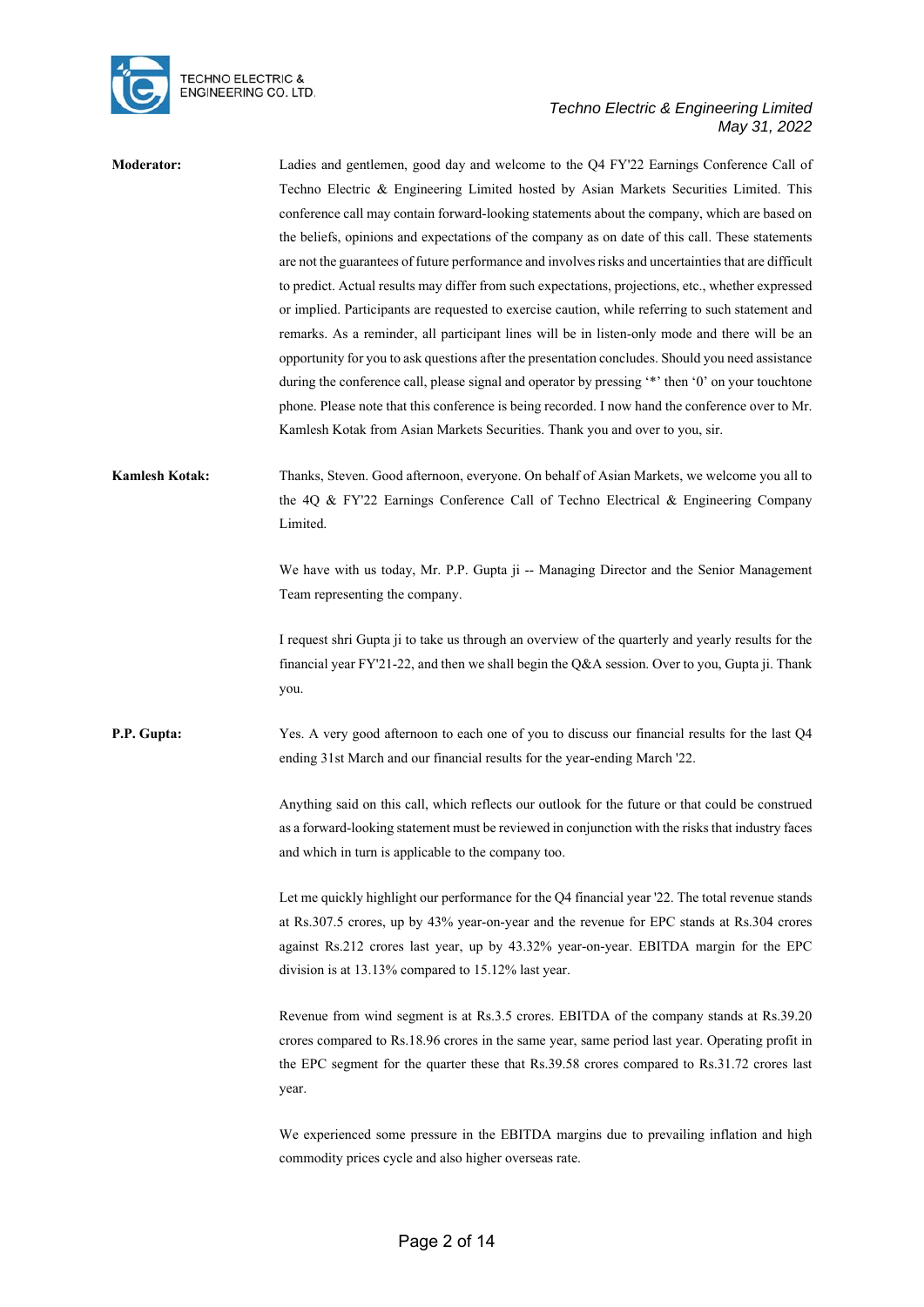

The other income is at Rs.3.08 crores. Profit before tax was at Rs.31 crores nearly against Rs.53 crores last quarter. PAT for the quarter is Rs.37.2 crores compared to Rs.13 crores last year, that is up by around 200%. EPS is at Rs.3.39.

For the whole year, if we look on, revenue is at Rs.1,074 crores compared to Rs.889 crores, up by 21%. Revenue from EPC is at around Rs.990 crores compared to Rs.790 crores, up by 25%. EBITDA margin is at 15.58% compared to 18% last year.

Revenue from wind segment is at Rs.85.63 crores compared to Rs.64.15 crores last year. But considering the adjustment for the one-time revenue of Rs.36 crores because of the tariff order, the turnover in the books was around Rs.100 crores.

EBITDA for the company stood at Rs.222 crores, up by 3%. As stated earlier, the same is also influenced by the one-time wind segment income of Rs.35 crores.

The operating profit for the EPC segment is at Rs.153.5 crores compared to Rs.143 crores last year, up by 7%.

EBITDA for wind segment is at Rs.68.96 crores.

The other income is at Rs.150 crores compared to Rs.84 crores which includes profit out of the sale of JV company of Rs.110 crores. Similarly, other income for the previous year too included a profit from the sale of a transmission asset in Haryana for Rs.45 crores.

The profit before tax is at Rs.324 crores compared to Rs.250 crores last year, up by 30% and profit After Tax stands at Rs.260 crores compared to Rs.200 crores last year, up by 30%. EPS is at Rs.23 and Rs.23.7 roughly.

The current investment revenue including cash and cash equivalents is at around Rs.1,200 crores, that is more than Rs.100 per share.

We have received various orders totaling Rs.800 crores in the current year up to March '22. We were L1 in two HGD orders worth Rs.1,600 crores in Rajasthan and also various transmission orders of Rs.445 crores stands as confirmed order as of now.

Unexecuted order book as on  $31<sup>st</sup>$  March 2022 is Rs.1,500 crores. This gives the visibility of order book as of today of more than Rs.3,500 crores. We are further L1 in the business the extent of about Rs.1,000 crores.

This is first time we are able to achieve an order backlog of around Rs.4,000 crores after almost five years. This will help in doubling the top line in next three years and more.

As committed in last quarter, we have been able to tide over the difficult times, I would say, had shown growth in this year. So, this I would like to classify that this is a recovery year by and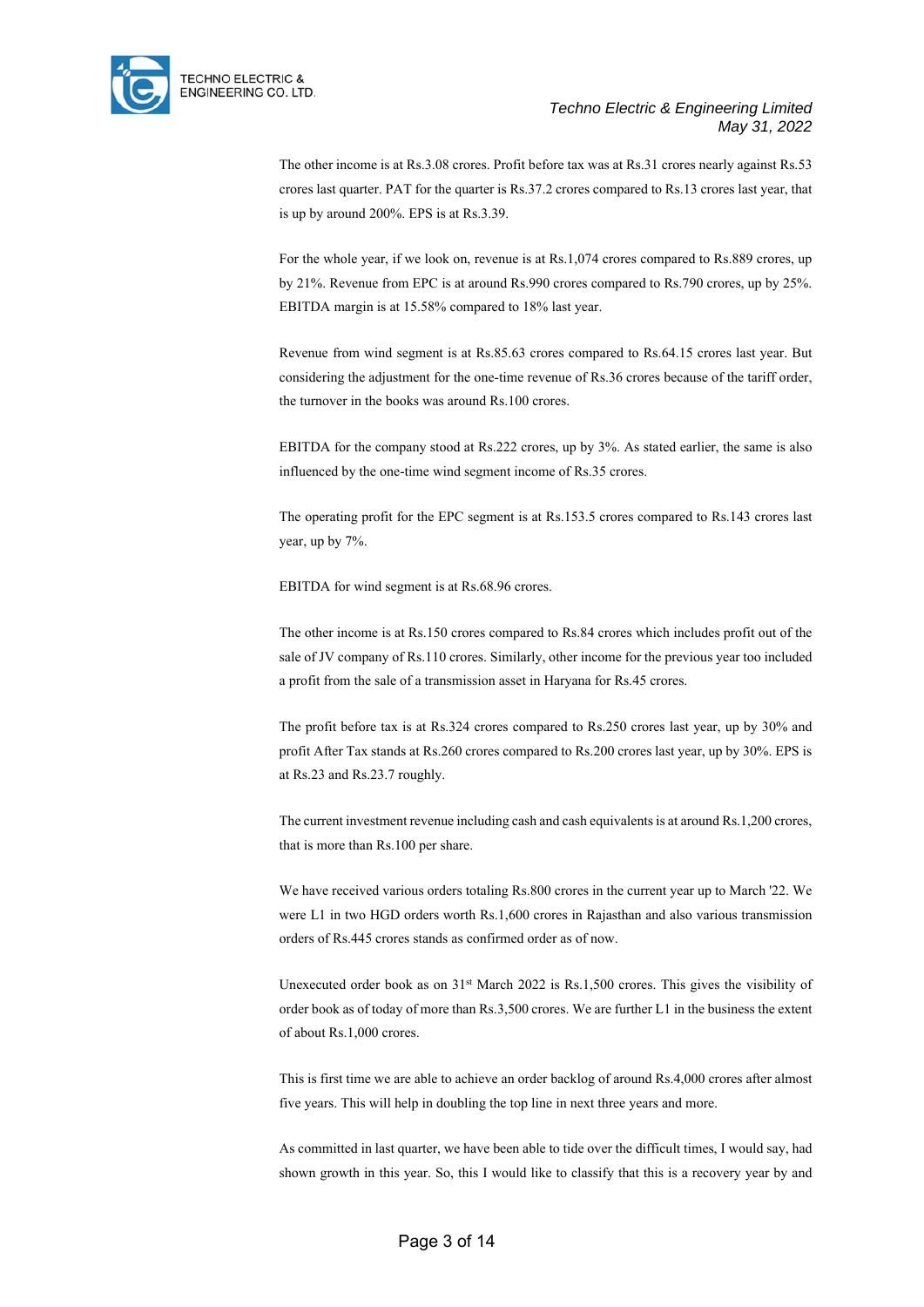

large and going forward '22-23, we look upon as a growth year stabilizing growth year. But major growth will happen in the second half of the coming year.

We expect large business growth in FGD segment, AMI segment, data centres. In the coming years, we see strong power sector reforms as power and industry coverage.

Additionally, there is a significant focus and stress on efficiencies, stability, reliability, power supply, cost of power, improvement on the financial health of the discoms. But presently it continues to be a challenge.

The focus will continue to be on renewable power and related transmission infrastructure and energy storage infrastructure. The transmission infrastructure for renewable power is required to be 500 GW as committed in Glasgow Convention by our Hon'ble PM and additionally 25 to 30 GW of energy storage solutions at grid level, are being proposed to be doing over the next five years.

The FGD segment continue to be strong and focus in this year and in the near future. As per notification of government of India, all coal-fired thermal power stations aggregating more than 200 GW, need to limit their sulphur emission SOx, NOx both as notified by pollution department by December '24. There is a considerable progress with CPSU and now we see more progress with these SEBs also. In coming years, we definitely expect more business from SEBs, CPSU and private sector. We have recently received two orders Rs.1,600 crores which were L1 last year, and we are again L1 in order with DVC of Rs. 700 crores which got the letter after last year. This level of business will continue for next three to four years as 80 GW is yet to be ordered out.

In the transmission segment we see a status quo in the transmission because the sector is primarily lifted to now renewable power evacuation. The TBCB bidding of 66 GW out of 174 GW this is in progress.

We are happy to state that we had already received two orders in last month or two from Adani for whatever concession they won at Khavda as well as that Kadur. And we also plan to bid NTPC packages to the extent of Rs.1,500 crores in partnerships.

The allocation for strengthening power system has been doubled to 29.8 billion in union budget of the current year. We see good interest from large investors, InvIT funds to participate in above bids which by making the company a significant partner. This will enhance our access to capital at best, will also enable us to be competitive in bidding.

The PMDB programs and metering, AMI segment is progressing steadily. This segment will see a lot more interest in the coming years. The main aim of government is to improve efficiency and sustain losses so that the health of these costs could be improved.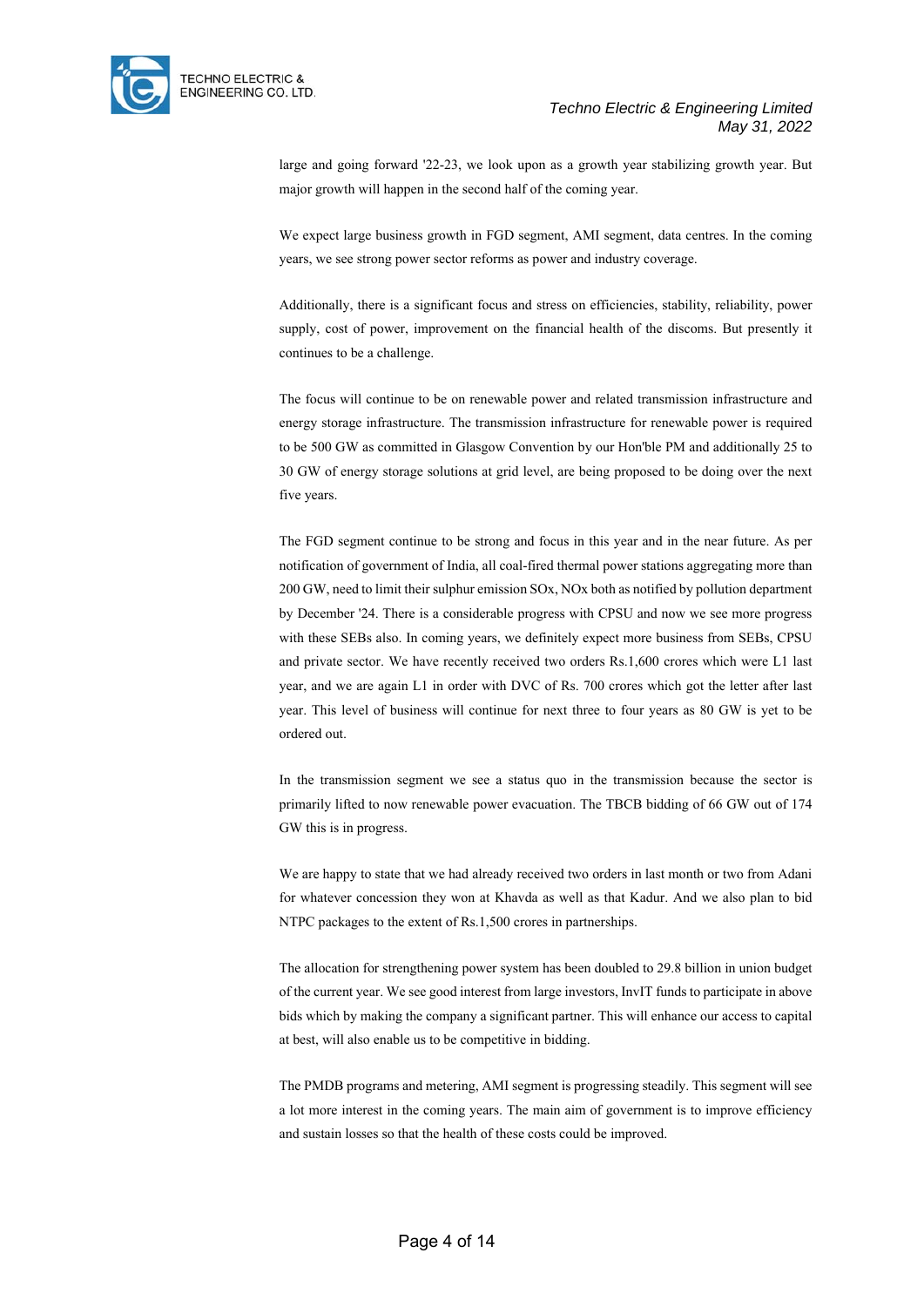

We are keen to work as EPC in this segment more than as DPR-14 player because we are afraid at the moment that working with discoms as counterparty is relatively high as experienced by us as a genco.

We have been reading in the media and strongly believe that amendment to electricity act, tariff policy and elimination of cross-subsidy, etc., are in the pipeline and they may happen soon. We do believe that the sector is at a critical juncture and definitely every sector in India in crisis, good thing starts happening. So, we should expect some good news there also.

Wind Segment: We have received our payments up to June '22 and we have also been favored by Madras High Court order to claim our all outstanding interest dues by the end of June '22 and we are hopeful of getting these payments now.

The Data Centre I would say that as already stated the COVID has impacted our life in multiple ways, but one positive outcome is the growth in the digital space. With the growth of digital space backed by IT policies and on data privatization, it is expected that the third-party data centre in the industry are likely to be around five GW by 2030 and two GW by three years from the existing 500 MW capacity.

Till date, most of the data centres are located in Mumbai and Chennai, and we are also in Chennai very close to EDEL, Adani, EQNext, Sify, are already in the process of setting up our data centre at Siruseri. This further validates our choice of the location as a first mover.

We are in an advanced stage of setting up of this data centre of 40 MW of grid load, and 24 to 25 MW of IT load and scalable hyper density for which construction work has already started at site. And all statutory clearance for the project have been received. We are hopeful of getting first phase ready by June '23. We will also captively consume wind energy on these data centres so that it's a grid data centre to align with the policy of major hyperscale customers because of their ESG commitments.

With CAPEX of Rs.1,200 crores and Rs.40 crores per MW of IT load, the 65% is almost in the domain of the Techno Electric, which is largely on the corrector of electromechanical work, energy storage ones, stead by energy solutions, which is in-house capability of the company, as we'll be able to leverage the expertise.

We have been further favored by allocation of that investment at Kolkata in a place called Silicon Valley along with TCS and Reliance to set up a data centre. We are also eyeing to have a 250 MW capacity by 2030 as already committed.

With this, now I open the forum for any further details, clarifications.

**Moderator:** Thank you very much. We will now begin the question-and-answer session. The first question is from the line of Sandeep Tulsiyan from JM Financial. Please go ahead.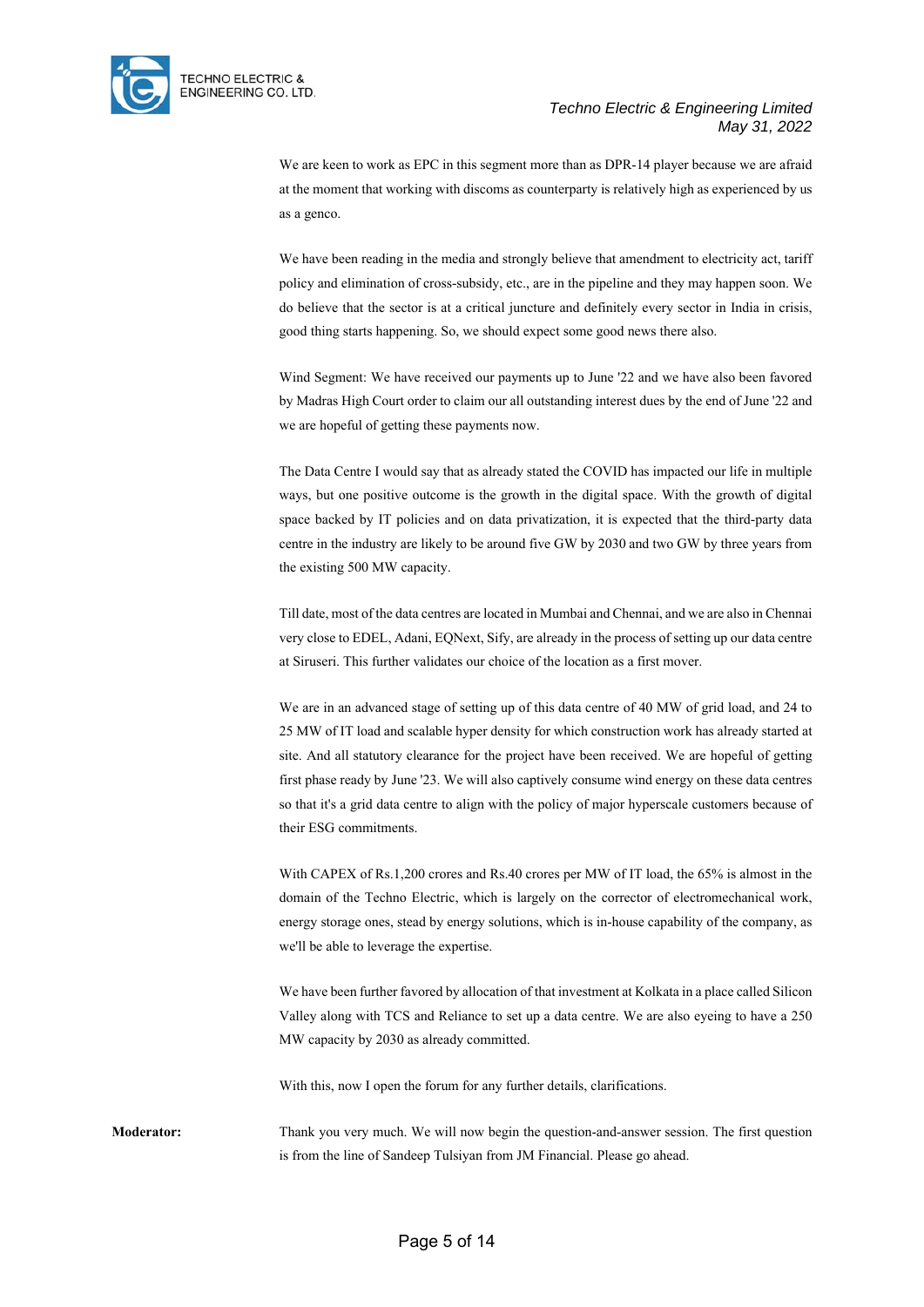

- **Sandeep Tulsiyan:** Sir, first question is on the order inflows mainly if you could give a little bit more color? Our order inflows were close to Rs.500 crores in first nine months and the way our order book has declined on a year-on-year basis from Rs.1,950 crores to Rs.1,500 crores. We are not able to reconcile it with this Rs.800 crores order inflow. So, does this Rs.800 crores include some L1 orders that you have stated?
- **P.P. Gupta:** No, no, no these are all orders received in hand as of 31st March '22. And thereafter, we have further received orders worth Rs.2,045 crores in last two months. So, the order opening for the year was at Rs.1,600 crores. We booked the new business worth Rs.800 crores and executed around Rs.1,000 crores and as of March end the closing is at almost Rs.1,450 crores to 1,500 crores. But thereafter, we have further received business worth Rs.2,000 crores plus. So, that total order backlog as of date is Rs.3,500 crores.
- **Sandeep Tulsiyan:** More so on that, just want to understand from a pipeline perspective, say, we have received orders of Rs.2,500 crores in addition to Rs.800 crores what we have bid. Now, going forward, how should we look at the further orders which are there in the pipeline, and which can get booked in the balance of FY'23 and '24? What should be the portion of T&D, FGD as well as the smart metering, broad guidance on those lines these?
- **P.P. Gupta:** I have already more or less made some statement that transmission status quo will continue and this will continue to contribute a top line of about Rs.600 crores for us year-on-year. Another Rs.300 crores to Rs.400 crores we should see out of the AMI and EMPP that is the system strengthening solutions year-on-year. Additionally, we should see a top line of another Rs.1,000 crores out of the FGD segment now. So, in the next three years, we definitely see our top line doubling and our aim I should say, whatever three years we lost, now we have to make up. So, in next three years, we see our top line definitely doubling. Order intake will continue to be at no less than Rs.3,000 crores. By the time we close this year, the order backlog may be Rs.4,000 crores and next year it should be Rs.5,000 crores plus. So, major growth in business will happen in FGD, it will happen in data centres, as well as it will happen in the metering sides.
- **Sandeep Tulsiyan:** Second question is on the data centre side. We highlighted earlier that the CAPEX is going to be Rs.1,200 crores for the data centre, as well as there will be a separate battery storage system which would probably require some additional CAPEX. So, if you could highlight how much additional amount that the company will be funding towards this battery storage systems?
- **P.P. Gupta:** One is a battery storage solution to be deployed within the data centre and one is that as a grid backup solutions, additionally light transmission on BOOT basis in the country. So, as far as our data centre is concerned, there will be no increase in CAPEX, because it will be by and large replacing some portion of the UPS site, and some portion on the captive power site, because this will be acquiring a power layer in between two of them to stabilize the power supply to the data load basically. So, we will like to squeeze this with no additional CAPEX as well as data centre is concerned. The amount of solutions deployed may range anywhere from maybe 10 MEH by and large. But if the affordability improves over the time in next six to nine months, that maybe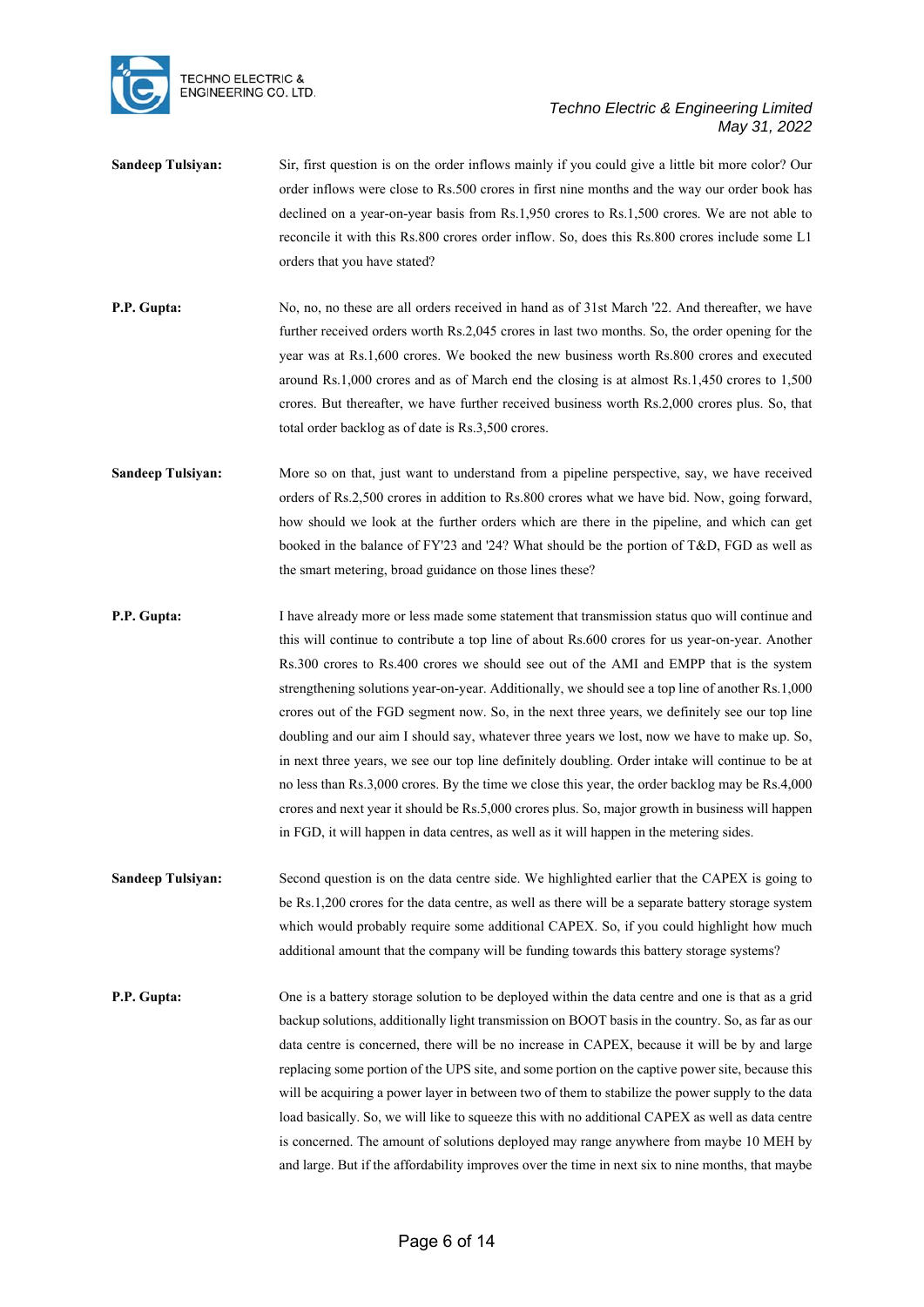

we can think of even a little bigger as against DG sets additionally. So, we will do some technology balancing as we go along. But, I can assure you, it will be a futuristic data centre for tomorrow and state technology grid element for five years, it will be putting to data centre.

**Sandeep Tulsiyan:** What is the CAPEX that we are wanting to deploy in data centres in FY'23 and '24? And also separately on grid backup battery storage, what will be the business model there and what can be the CAPEX that we will deploy over there?

**P.P. Gupta:** By and large coming to data centre side, we have now spent about Rs.50 crores already on acquiring land and the related approvals, consultancy, designs, statutory approvals, and whatever construction work has already happened. During '22-23, we are spending up to Rs.500 crores and another Rs.500 crores in the year '23-24. But that may be advanced depending on interest in occupancy levels of the data centres, number one. As far as the grid backup is concerned, this business is still I will say in the evolving stage. But we see a great future going forward in this business. At the moment, this grid large scale solution are still not very affordable I would say like public solutions or hydro solutions or even gas-based power generating solutions to create kind of peak load stabilization solutions. So, we will wait and watch. At the moment in next one year, we are not envisaging any CAPEX on grid backed battery storage solutions. So, our focus will be mostly on data centres. In '23-24, we may have one more data centre in construction in addition to the one already in construction. So, that would be additional CAPEX. The ongoing data centres, the CAPEX is Rs.500 crores, plus if a new data centre starts that may also have a CAPEX of another Rs.250-300 crores.

- **Sandeep Tulsiyan:** So, what is the equity commitment because our understanding was that we will probably wait for a partner to come in place and only then start deploying this money because the equity commitment you had mentioned in earlier calls will be restricted to Rs.250 crores or Rs.300 crores in that ballpark?
- **P.P. Gupta:** You're absolutely right, it will be like that only. We have strong interest already from the many entities on this partnership, and we are very hopeful to crystallize it by September. Otherwise, we have to find from our own resources, it will be up to Rs.500 crores of this year, which comprises of Rs.250 crores of equity and balance through the short term loans to be replaced by the partner when he moves.
- **Sandeep Tulsiyan:** On this cash balance and the capital allocation policy of the company, you mentioned that now Rs.1,200 crores is the total free cash that the company has and it can generate at least Rs.100 crores of other income every year. So, how much of this cash do you plan to deploy in existing business which is predominantly in data centres? And how much do you plan to pay out to investors in whatever form, dividend or buyout?
- **P.P. Gupta:** We can look at it like Rs.500 crores for data centres, Rs.500 crores for investors over the next two to three years, and another Rs.200 crores to the EPC business.
- **Moderator:** The next question is from the line of Rishabh Garg from PP IPL. Please go ahead.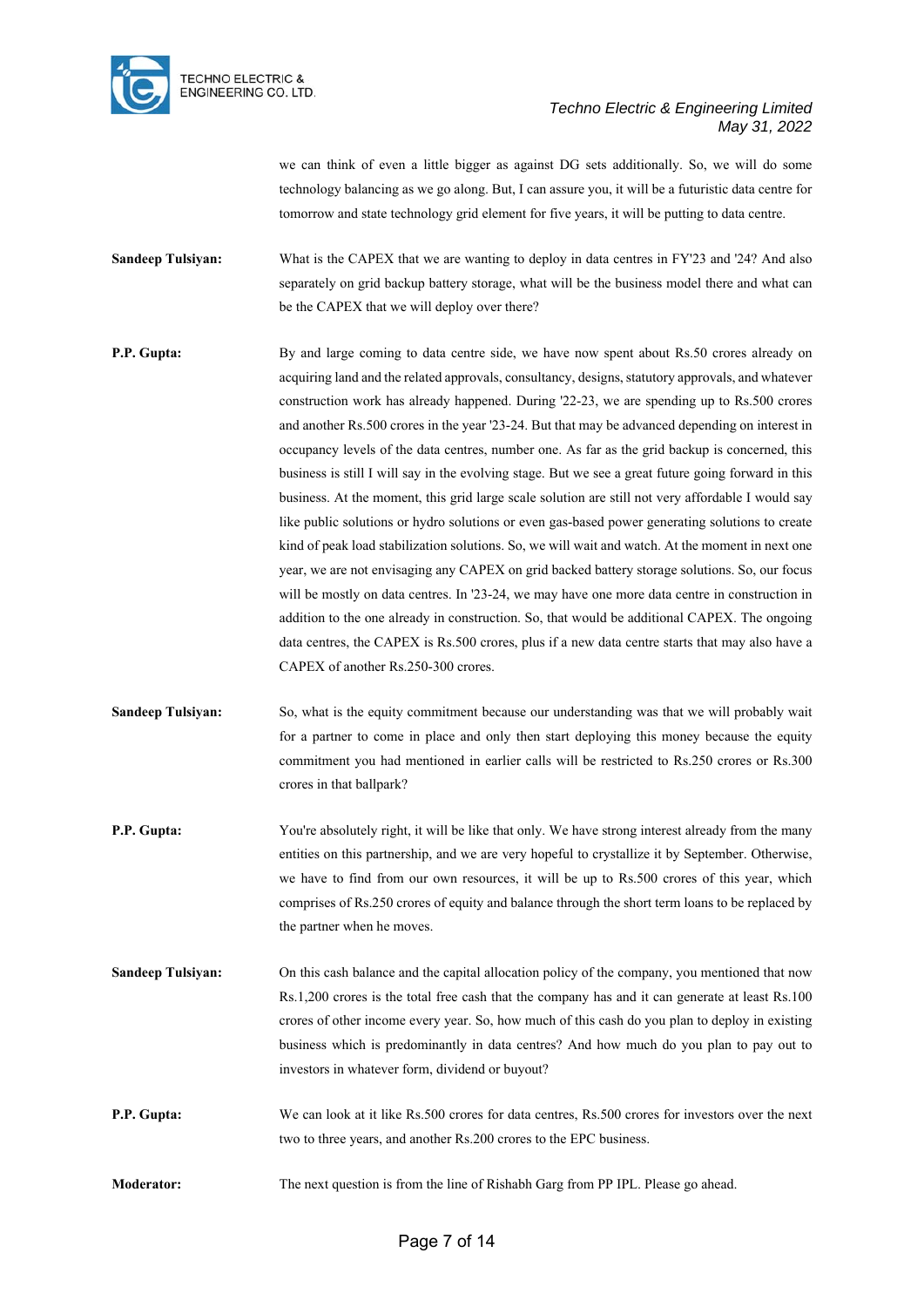

| <b>Rishabh Garg:</b>      | Sir, I wanted to understand that in FY'23 in the EPC division, what kind of top line are we<br>looking at?                                                                                                                                                                                                                                                                                                                                                                                                                                                                                                                                                                                                                                                                                                                  |
|---------------------------|-----------------------------------------------------------------------------------------------------------------------------------------------------------------------------------------------------------------------------------------------------------------------------------------------------------------------------------------------------------------------------------------------------------------------------------------------------------------------------------------------------------------------------------------------------------------------------------------------------------------------------------------------------------------------------------------------------------------------------------------------------------------------------------------------------------------------------|
| P.P. Gupta:               | Without considering the data centre, EPC work which may perform, from the conventional side,<br>you can expect about Rs.1,300 crores, a growth of Rs.300 crores over last year.                                                                                                                                                                                                                                                                                                                                                                                                                                                                                                                                                                                                                                             |
| <b>Rishabh Garg:</b>      | Sir, also you mentioned in the last call that very soon we will hear something about the share<br>buyback. So, is that still under consideration?                                                                                                                                                                                                                                                                                                                                                                                                                                                                                                                                                                                                                                                                           |
| P.P. Gupta:               | You will hear very shortly I have just now answered that Rs.500 crores is allocated to the<br>investors, that will go mostly in the form of buyback only. Year-on-year, we are carrying out<br>buyback for next two, three years.                                                                                                                                                                                                                                                                                                                                                                                                                                                                                                                                                                                           |
| <b>Rishabh Garg:</b>      | Sir, even though last year our EPC income increased from Rs.790 crores to almost Rs.1,000<br>crores. Sir, our operating profit in this segment was almost flattish around Rs.152 crores versus<br>Rs.145 crores year before. So, going forward for FY'23, can we expect some margin<br>improvement or margins will continue to be under pressure?                                                                                                                                                                                                                                                                                                                                                                                                                                                                           |
| P.P. Gupta:               | I will expect you to get it. We are still outperforming the industry with given inflation level,<br>commodities all-time high. They are only impacting the costs with us also. Definitely, we are<br>seeking some kind of reliefs with our customers in passing on some part of the cost to them as a<br>BV or as elevation in prices. So, this is an ongoing challenge between you and me. Already,<br>steel prices have softened a bit a week back by Rs.10 Kg. We further expect softening happening.<br>But till global inflation slows down, I don't think much is going to happen at least not for a year<br>more. So, I think this year, we should not expect very high rise in EBITDA which we are at<br>around 13%-13.5 by and large or maybe 12.5%-13.5%. Hope we are able to pass cost more to<br>the customers. |
| <b>Moderator:</b>         | The next question is from the line of Akhilesh Bhandari from ICICI Prudential AMC. Please go<br>ahead.                                                                                                                                                                                                                                                                                                                                                                                                                                                                                                                                                                                                                                                                                                                      |
| <b>Akhilesh Bhandari:</b> | You mentioned that on the smart metering side you're looking more at now the EPC route rather<br>than investing yourself. So, can you give an idea about what sort of tender pipeline is there or<br>what sort of bids are expected to come out in this space?                                                                                                                                                                                                                                                                                                                                                                                                                                                                                                                                                              |
| P.P. Gupta:               | Well, we are expecting tenders over next two years for about 15 million meters in EPC space by<br>Power Grid and REC basically by and large. Power Grid will be coming out with 8 million to<br>10 million and REC should float tenders for another 5 million to 7 million in EPC route. So, we<br>will be aspiring to acquire at least half a million meter work out of this pipeline as Power Grid<br>is our old customer, well known to us by processes. So, we are hopeful for achieving more<br>success. And if government mandates more CPSU to carry out machine work that will be very<br>exciting opportunity for the company.                                                                                                                                                                                     |
| <b>Akhilesh Bhandari:</b> | Given that you're executing the J&K order, you have all the necessary pre-qualifications, right?                                                                                                                                                                                                                                                                                                                                                                                                                                                                                                                                                                                                                                                                                                                            |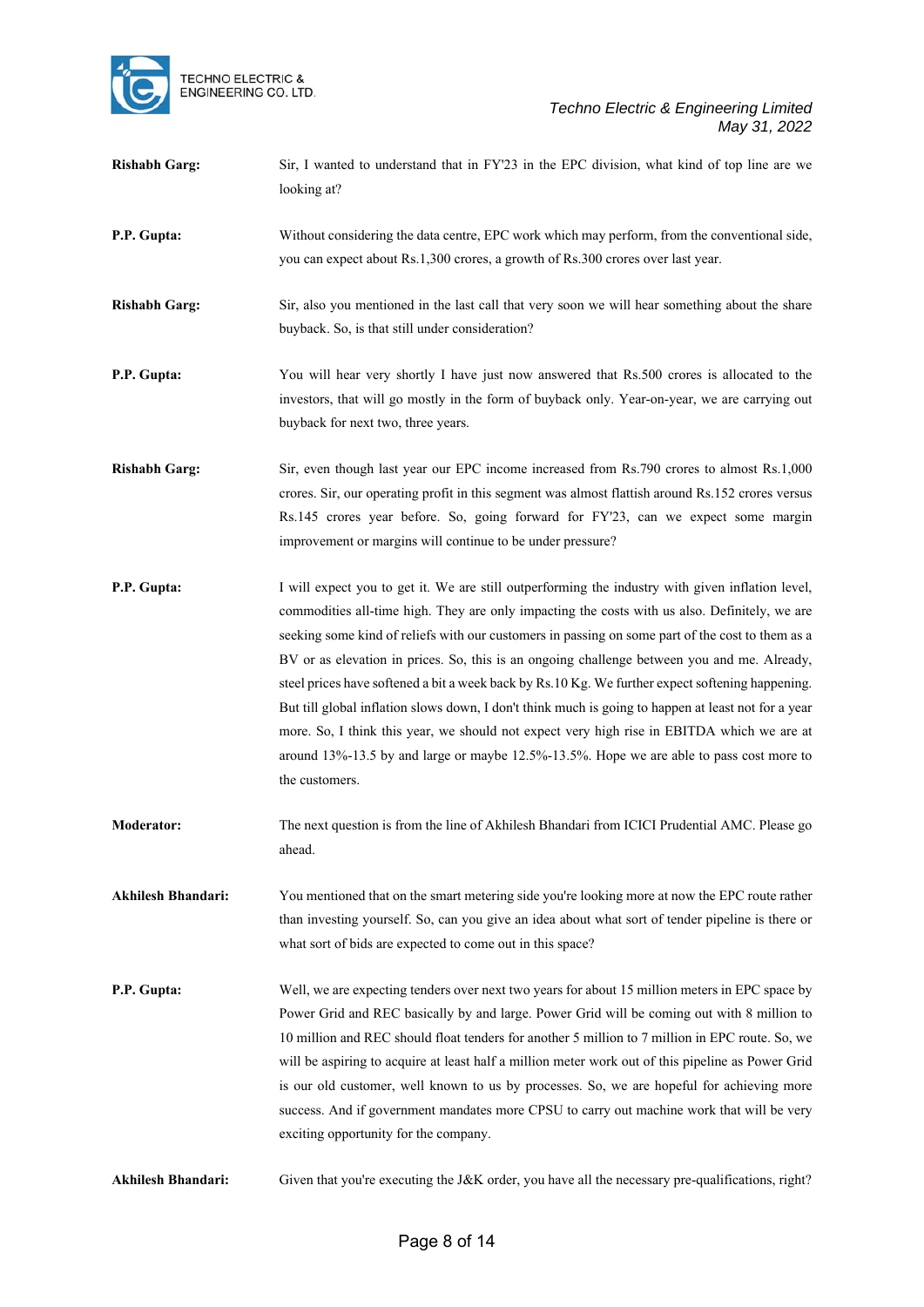

- **P.P. Gupta:** Absolutely. We are fully qualified, sir. Even otherwise given our background in power sector, each customer is willing to follow what Techno can meet that requirement. It's not a challenge anymore in any aspect of the power business.
- **Akhilesh Bhandari:** About competition, which will come given that there will perhaps be multiple companies which will be looking to work with Power Grid and REC on this metering side, given that you will not directly be interfacing the states and the payment risk will reduce, do you think that you can achieve your normal margin range of around 14%, 15% in this business?
- **P.P. Gupta:** A million dollar question, but let me be honest, it depends on the mix of the program to be carried out if metering plus some power strengthening solutions are integral part of the package that, yes. On the meter also, I will say that most of the known metering companies are fairly booked today with the stage already of 30 or 40 model. So, there will be a space for us to work with a little less known meter manufacturers or solution providers in this space, that margin should be available. We should have a space to add value. In EPC space, you please understand, the margin do not come out of what you have done in the pricing, it's more comes out by your efficiency and avoiding wastages. Once we get an order, it all becomes a loss management game, more than profit management game to us. As little loss you incur, more profit you make at the end of the day. That is how these business goes and we have successfully practiced over last 20-years. So, I see no reason why we should not able to repeat in metering also.
- **Akhilesh Bhandari:** And one last question on the FGD orders which you have recently received. So, these would be at the current commodity price levels, right, there will not be anything which you have lost, which you will have to take for the price increase which has already happened?
- **P.P. Gupta:** Absolutely. You are perfectly right. In larger markets, most our investors have not understood our strategy of not picking up business last year. It was only this fear of wars, uncertainty, challenge conditions and so much of economic issues prevailing all around. The EPC is a very, very challenging business in any uncertainties. So, definitely, you are perfectly right, sir. Our new business is adequatetely priced and no hang over of the past, it is almost based on no less than one crore per megawatt now. That is the cost of executing the solutions, not Rs.60, Rs.70 lakhs anymore.

**Moderator:** The next question is from the line of Deepak Poddar from Sapphire Capital. Please go ahead.

**Deepak Poddar:** I just wanted to understand something on the revenue mix side. Now, over the next two to three years, how do you see your revenue mix changing, especially from the data centre side?

**P.P. Gupta:** Data centre is a little bit tough business I will say. You have to create a capacity. It works more like a rental proposition. Like you need recharges in case of transmission assets year-on-year. The prevailing rate is \$90 / 100 dollar per kilowatt or 1 kVA charging basis. So, I will say that this top line will start getting influenced only from '23-24 but will be most strongly visible from '25-26 onwards that this income may be almost around 20% of our top line and maybe almost you can say 30% of the bottom line as you are seeing in our wind segment or transmission assets.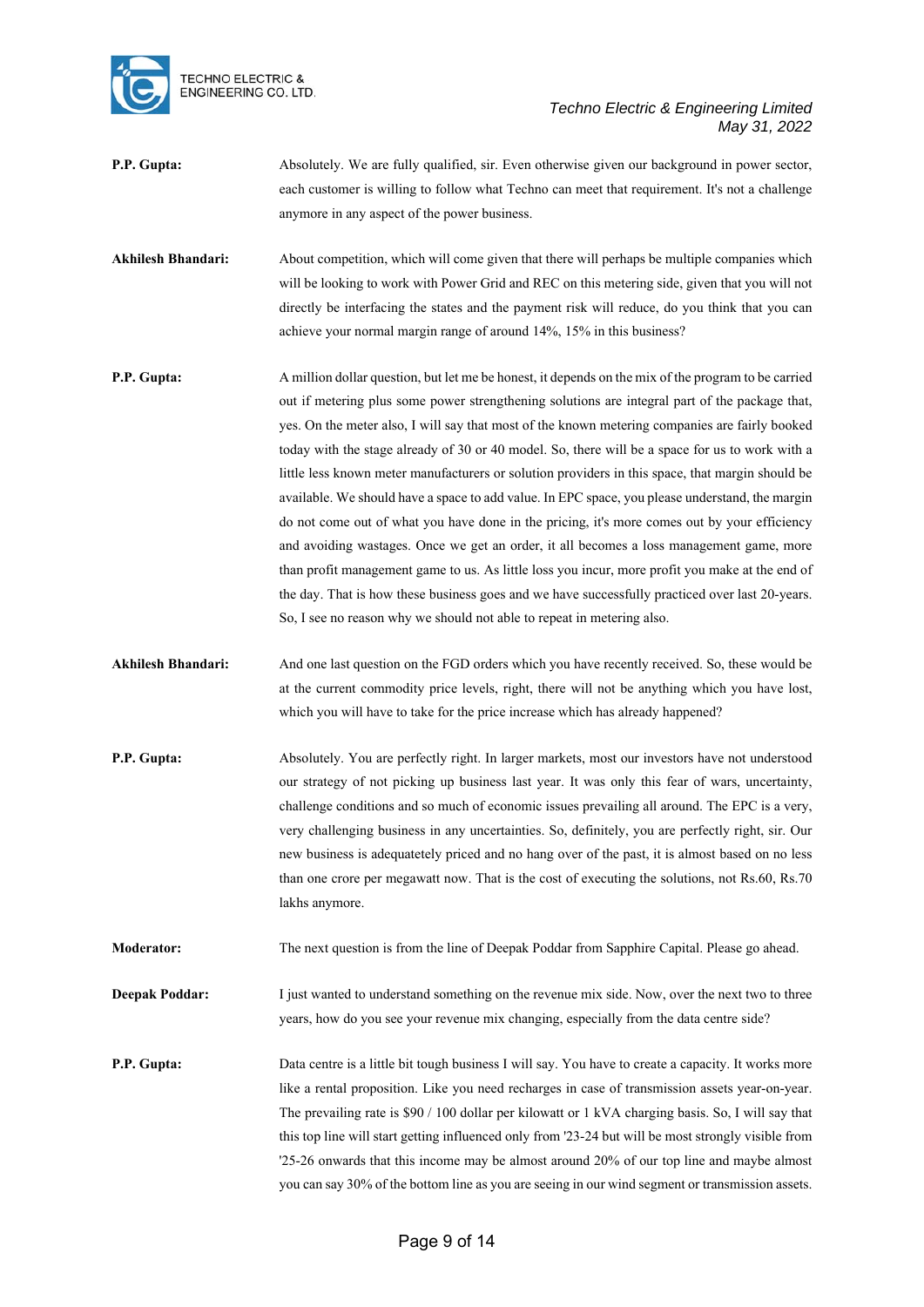

**Deepak Poddar:** So, largely Rs.500 crores by FY'26 for data centre revenue is that -?

**P.P. Gupta:** In '25-26, we can expect Rs.500 crores.

**Moderator:** The next question is from the line of Rahul Modi from ICICI Securities. Please go ahead.

**Rahul Modi:** Sir, one question I had on how are you seeing the market in transmission ordering picking up for the green energy corridors because last two years due to various issues such as inflation, commodity, the bidding pipeline, which was already there almost Rs.40,000 crores, we saw that not being materialized meaningfully, so, how do you see that over FY'23 and '24 coming through? And secondly, sir, on the FGD orders, I believe the power ministry is again requesting to push the date further in terms of implementation. So, do you see any slowdown due to that or you are confident that the balance 80,000 MW will come in over the next couple of years?

**P.P. Gupta:** As predicted also in many calls, deferring a date definitely helps us because business becomes more spread over a longer period for us. And we expected that this market should stay till '27- 28 and '24 will not be the end of it as we also cannot deliver more than three to four solutions at a time. So, this helps us also. The total business as projected, as I stated earlier also, which is leftover the 80 GW, which is roughly around Rs.80,000 crores in our perspective. And if we take it as Rs.15,000 crores every year, that we get to book a business of around no more than Rs.1,500 crores every year out of this lot. So, we definitely see this business to carry on for next five years as we are planning, and it should continue to give us a top line of Rs.1,000 crores for next five years. And similarly, over the next three to four years, data centres will start adding another Rs.1,000 crores, whereas transmission, distribution will also continue to add another Rs.1,000 crores. So, in next three years, we definitely see our top line growing to double of what we are now. And we won't be surprised if we touch Rs.5,000 crores by 2030. That will be our mission statement.

**Rahul Modi:** Do you see in FGD we have seen across the board margins being very low, do you see we've bottomed out as a sector for the FGD execution in terms of margin overall?

**P.P. Gupta:** No, sir. The question is like your stock market when you enter and when you exit, that defines the market. So, in FGD, the entry point is very important. And doing your job in time is very important so that your costs are properly hedged and protected, which is relevant in any EPC business of course. You cannot lose out your value added through losses or inefficiencies. Generally, Techno have never believed in carrying order backlog more than double. Because generally our each project takes around two years, two and a half years to complete. So, our order backlog will never be more than two to two and a half times of the top line. That's how we plan. This three-year stagnation had definitely pushed us back. But the order backlog has shrunk to no more than 1x to 1.5x, but in hind sight it looks it was a blessing because of these inflation and commodity cycles. So, going forward, we will restore these to two to two and a half. Entering at the peak of the commodity is always a challenging to the EPC players, because you are always safe from the future threats.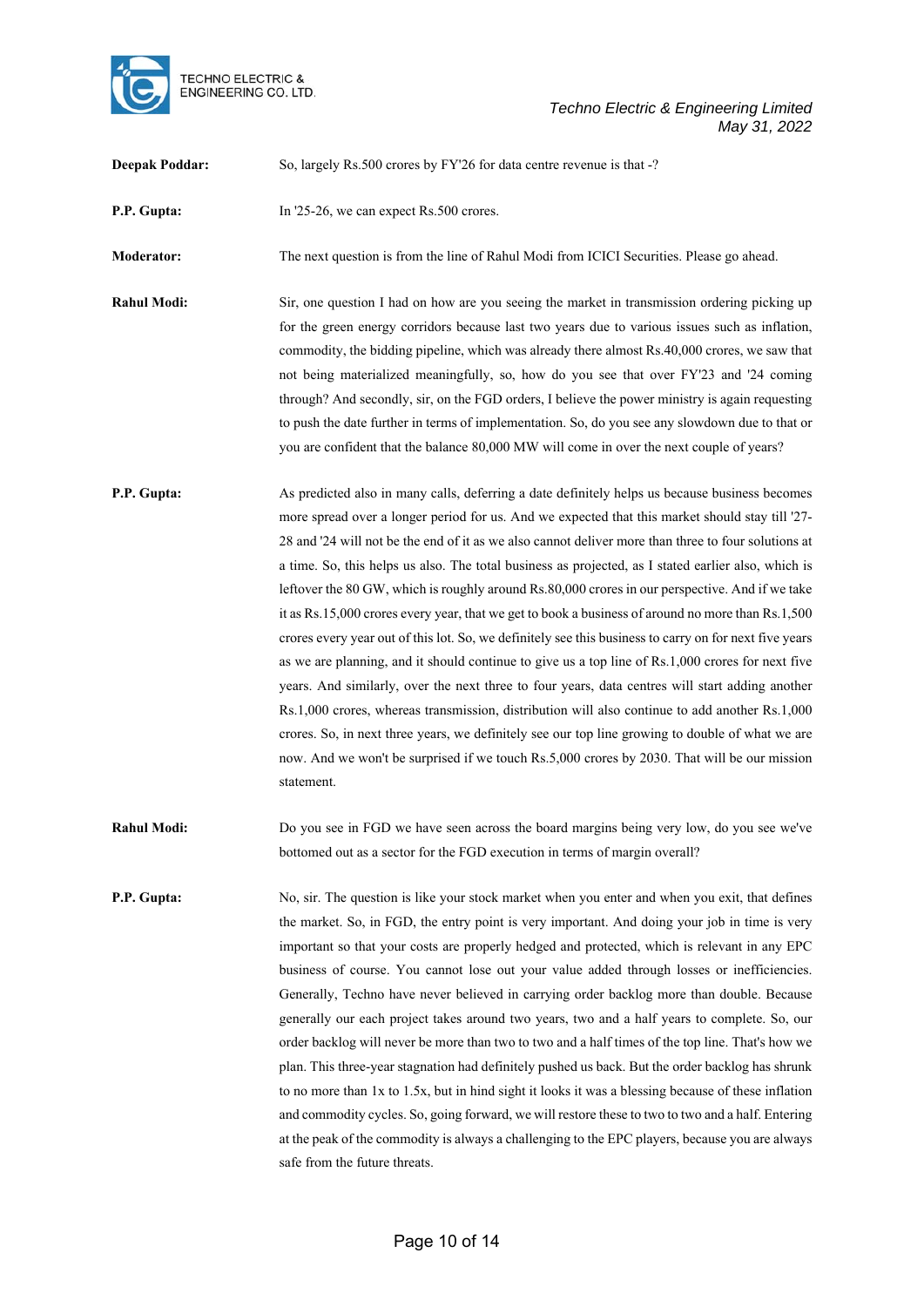

**Moderator:** The next question is from the line of Abhishek Poddar from HDFC Mutual Fund. Please go ahead.

**Abhishek Poddar:** Regarding data centres on the EPC side, some more clarity, whether you have already started bidding for work outside your own data centres? And then on your own data centres, you highlighted about work going on in the first one and second one possibly coming in. So, what is the plan there in terms of how much EPC work should we expect in '23-24? And beyond two, would you also go for third or fourth or how the capital allocation will be decided there? The last question on data centres is if you get a profitable exit, would that be the case or you would want to carry it on your books?

- **P.P. Gupta:** Let me restate my position as of today. Of course, if it improves rewards, which is part of our business to deliver better rewards to our stakeholders, investors. Firstly, we are doing 250 MW as of today as our target by 2030, that is what our target. So, 250 MW will also mean around five to six stations by and large. Firstly, one year, we will definitely like to invest and plan and perfect our concepts and technologies in our own data centre before we go to the market. So, definitely up to June '23, we are not going to remarket for any EPC work. So, only post-June '23 having made one data centre operational, we will start looking for third-party business also, in addition to developing our own data centres. It will be like a transmission business of ours by and large as a mirror image, we have been developing, as EPC to state utility, central government utility, private utility, and also developing assets of our own. And once revenue stream is stabilized taking asset in it. So, in data centre, the trajectory, although we have in mind, but how it will get navigated, I don't want to be very, very precise on it, because we will try to do as a best reward to the investors. At the moment, we are only looking on investors at a given data centre basis, not at a holdco level.
- **Abhishek Poddar:** Just this 250 MW target by 2030, so does that mean that we would be building 250 MW by 2030 and maybe all of that will be not in our books or -?
- **P.P. Gupta:** Absolutely, right. We will be hoping that and maybe in books, maybe at that time 150, maybe 160, Like that and half of that 100 MW we will definitely have exited out.
- **Moderator:** The next question is from the line of Tejas Mehta from Omkara Capital. Please go ahead.
- **Tejas Mehta:** Sir, just wanted to understand the cost economics of a data centre that you're putting up?
- **P.P. Gupta:** What precisely you want to understand?
- **Tejas Mehta:** The CAPEX cost is about Rs.45 crores per megawatt if I am not mistaken -.
- **P.P. Gupta:** Rs.40-45 crores you can take.
- **Tejas Mehta:** And then how much revenue and EBITDA do you think you can make from these data centres in case if you're not able to offload it then, how does it fit into the business parameters for you?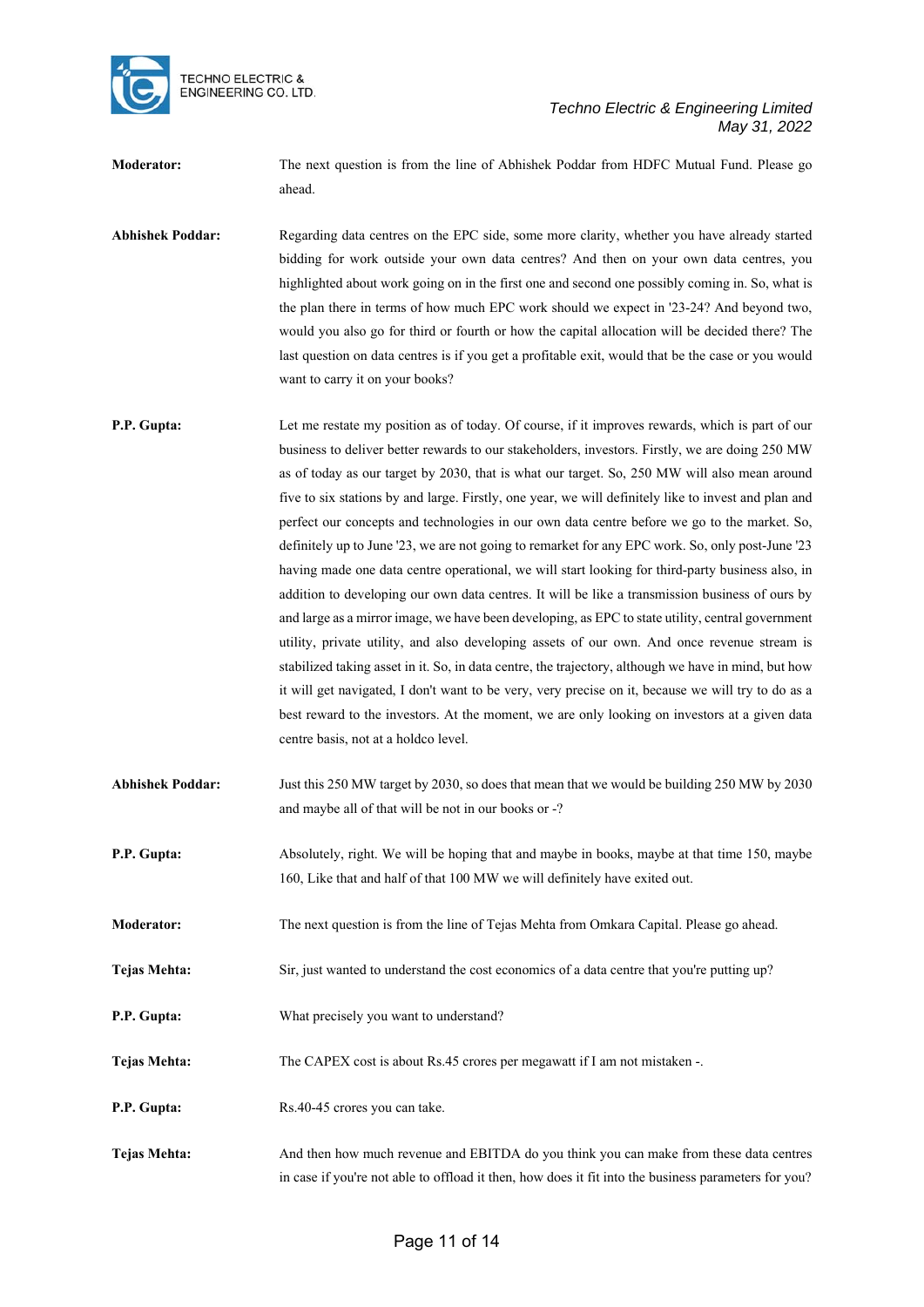

| P.P. Gupta:         | You can take roughly around Rs.10 crores per year per megawatt.                                                                                                                                                                                                                                                                                                                                                                                                                                                                                                                                                                                                                                                                                                                                 |
|---------------------|-------------------------------------------------------------------------------------------------------------------------------------------------------------------------------------------------------------------------------------------------------------------------------------------------------------------------------------------------------------------------------------------------------------------------------------------------------------------------------------------------------------------------------------------------------------------------------------------------------------------------------------------------------------------------------------------------------------------------------------------------------------------------------------------------|
| <b>Tejas Mehta:</b> | That is revenue you mean to say?                                                                                                                                                                                                                                                                                                                                                                                                                                                                                                                                                                                                                                                                                                                                                                |
| P.P. Gupta:         | Revenue, that is the rental cost you can say, a centre of 25 MW, say Rs.250 crores.                                                                                                                                                                                                                                                                                                                                                                                                                                                                                                                                                                                                                                                                                                             |
| <b>Tejas Mehta:</b> | EBITDA would be approximately how much in this? This is all automated, so -                                                                                                                                                                                                                                                                                                                                                                                                                                                                                                                                                                                                                                                                                                                     |
| P.P. Gupta:         | EBITDA will be almost 80%, because our power remains a pass-through cost in operations.                                                                                                                                                                                                                                                                                                                                                                                                                                                                                                                                                                                                                                                                                                         |
| <b>Tejas Mehta:</b> | Like you mentioned that you'd be looking out for the EPC work on the data centre side outside<br>after June '23, so, how much work do you expect that you can get in that part of the market?                                                                                                                                                                                                                                                                                                                                                                                                                                                                                                                                                                                                   |
| P.P. Gupta:         | The target of the country is to have 5 GW by 2030. So, even if I aim for 5% of it, is good for us,<br>that itself will be no less than 250 MW. My EPC work even if I take as Rs.20 crores per<br>megawatt, it is Rs.5,000 crores contract from third parties apart from our in-house work of no<br>less than another Rs.5,000 crores, 100 MW going at a time down three years.                                                                                                                                                                                                                                                                                                                                                                                                                  |
| <b>Tejas Mehta:</b> | So, 250 MW at a Rs.40 crores run rate is about Rs.10,000 crores and of these about Rs.6,500 to<br>Rs.7,000 crores is what we can do internally right, the EPC work?                                                                                                                                                                                                                                                                                                                                                                                                                                                                                                                                                                                                                             |
| P.P. Gupta:         | Yes.                                                                                                                                                                                                                                                                                                                                                                                                                                                                                                                                                                                                                                                                                                                                                                                            |
| <b>Tejas Mehta:</b> | You'll be making the same 15% margin on this work internally?                                                                                                                                                                                                                                                                                                                                                                                                                                                                                                                                                                                                                                                                                                                                   |
| P.P. Gupta:         | I think IT sector company works no less than. Per se, it will be ambitious to say for a power<br>sector company to expect 20%-plus return, but definitely we like to have 50% plus/minus EPC<br>margins.                                                                                                                                                                                                                                                                                                                                                                                                                                                                                                                                                                                        |
| Tejas Mehta:        | The question is on smart meters. So, if you read international articles on this, the lifetime of a<br>smart meter is very short; it's not more than five to seven years is what you read online and the<br>CAPEX cost per meter is also pretty large; it's about 9,000 to 10,000 which include all the<br>services and infrastructure. Do you think smart metering is viable in a country like India given<br>the replacement will keep happening after a few years and do you think because of this the<br>project can be very slow and it will be spread over more than five or 10 years?                                                                                                                                                                                                     |
| P.P. Gupta:         | If you ask my view, I've always held the view that this is not a desired CAPEX by government<br>of India, because they need to classify the type of consumers adding consumer paying a bill of<br>less than Rs.10,000 a month, don't deserve a smart meter. You can have a device, which can be<br>supplied at a cost of no more than Rs.1,000 rupees and which can have all features of a smart<br>meter other than the remote control. You have to only this mode of communication which cannot<br>be RFS. So, it can be WiFi, it can be WhatsApp, it can be e-mail, you can use any other mode<br>of communication, maybe telephony, 5G if it happens, and you have a lot more devices to<br>communicate. And that is what government should think of. Ultimately, a smart meter is required |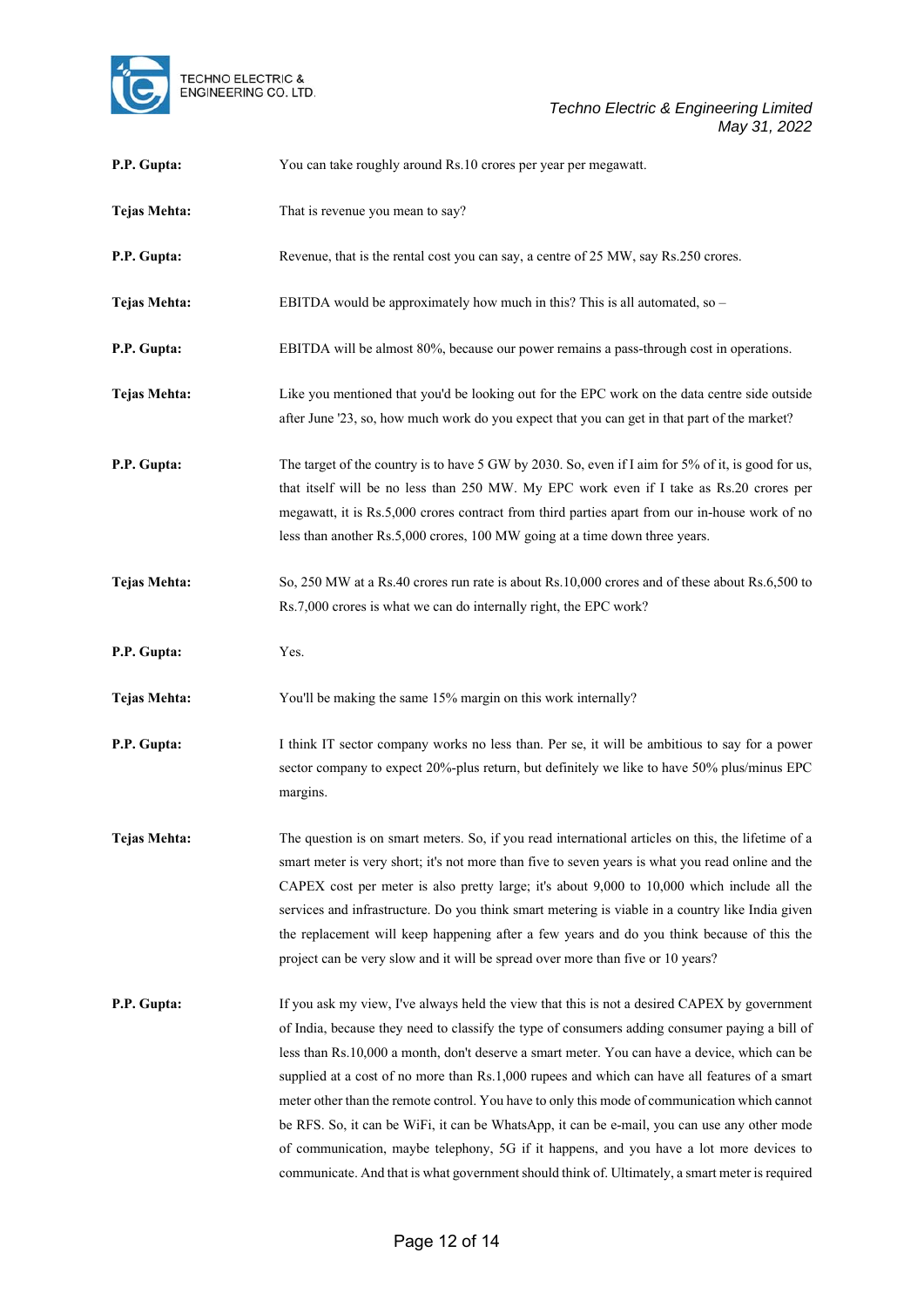

by those who wants to monitor the quality and uses of their power. But not for a consumer of Rs.1,000, Rs.2,000, he hardly understands quality of power or uses of power. That is a basic necessity he needs.

**Moderator:** The next question is from the line of Sandeep Tulsiyan from JM Financial. Please go ahead.

**Sandeep Tulsiyan:** I had a couple of follow up questions. Firstly, on these FGD projects, what we heard from some of the other players is that they had bid for some orders and because the finalization of orders was delayed, and these were fixed price contracts, the final margins may not correlate with what they had bid for initially. So, if you can highlight whether our projects also of such nature or is there a price variation clause?

- **P.P. Gupta:** Sandeep, firstly, we don't take any order with the maturity of more than one year without giving loss loss as a way of life. So, all our orders have BV clause and they fully compensate for any variation in the commodity cycles in the existing FGD order also and newly bagged also between you and me. These fixed price orders only happened in private sector by and large between you and me. So, we have been always discouraging engagements with private sector by and large because they have extra involvements, engagements beyond work. So, as far as we are concerned, we know what we have bidded for and we will assume no risk more than what is desired to be taken to stay fit in the business.
- **Sandeep Tulsiyan:** Can you share more details, which state, genco these projects are for, what is the configuration and specific value of each of these orders?
- **P.P. Gupta:** Yes, no issue. Why don't you visit us? Why you ask in a public forum?
- **Sandeep Tulsiyan:** One small follow up is that, a lot of equipment manufacturing companies are saying that these FGD projects will have a lot of recurring revenue because of the wear and tear and is very high because they handle the slurry which is very thick and causes damage to the equipment. So, from that perspective, will we also have a play in that or once that EPC income is booked, we don't have any play on the aftermarket side?

**P.P. Gupta:** Firstly, Techno is a zero-manufacturing company, we are purely a solution company on turnkey basis. So, equipments are all outsourced by us, number one. But, definitely, FGD projects have O&M involvement for three years post-COD of the projects, but we will be sourcing equipments, we will also have these commitments back-to-back from the suppliers to provide these O&M services free of cost with spares, with inputs, whatever required. Secondly, I will also share with you that our technology is one of the most proven and best in the world, which is a Korean technology and it started from America and now in Korea, they have recently taken over their all holdco in Germany also. So, they have become very strong source of technology, rather all our competitors want to pitch in to our technology providers as a matter of fact, because world is phasing out. So, we have been part of this business for last 40-years, we know what is what. So, we always engage with the best of the best companies, companies of our size and scale who recognize and service us in partnership. And also, we are leader in our technology is no great